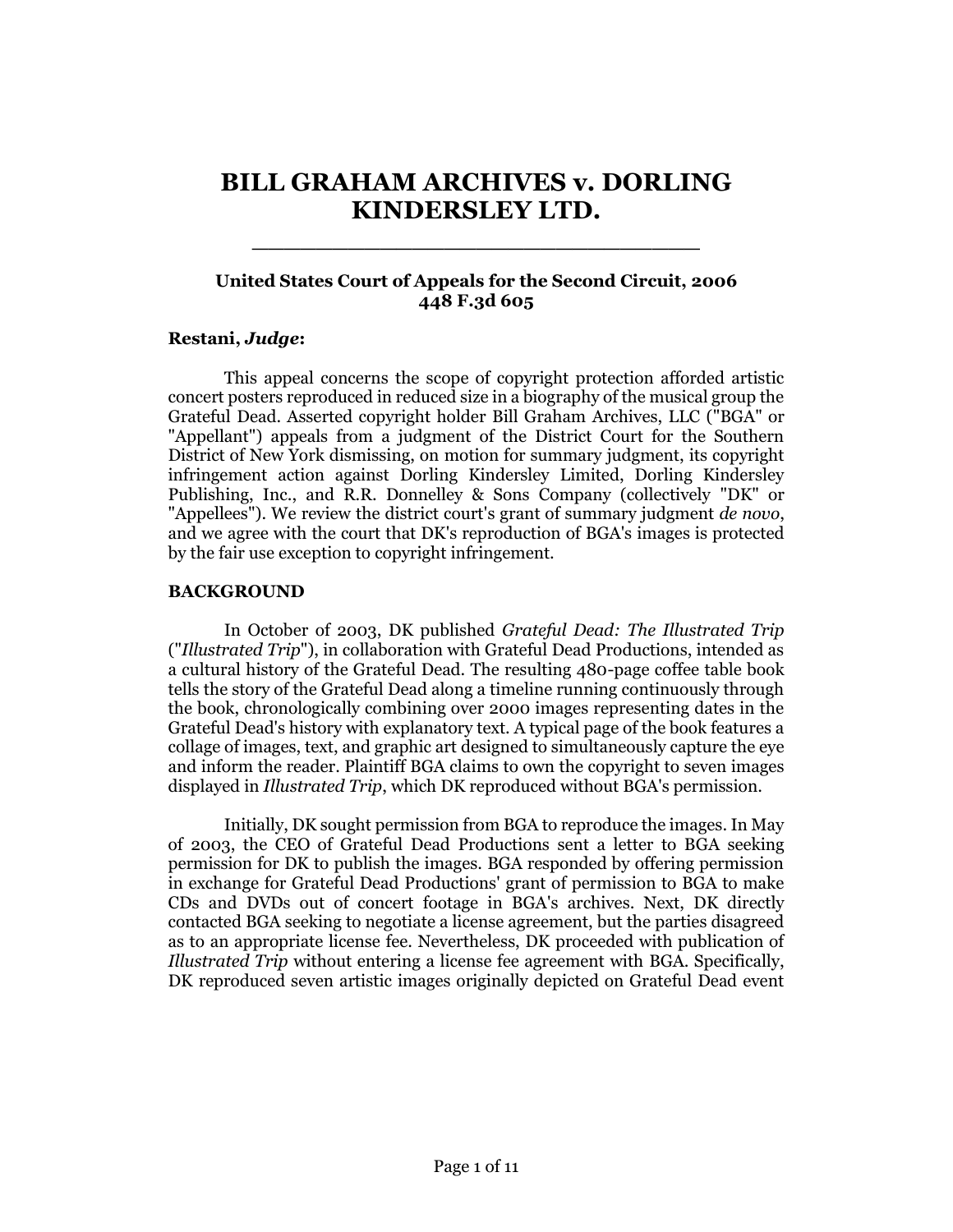posters and tickets.<sup>1</sup> BGA's seven images are displayed in significantly reduced form and are accompanied by captions describing the concerts they represent.

When DK refused to meet BGA's post-publication license fee demands, BGA filed suit for copyright infringement. BGA sought to enjoin further publication of *Illustrated Trip*, the destruction of all unsold books, and actual and statutory damages. The parties cross-moved for summary judgment, with the primary issue before the district court being whether DK's use of BGA's images constituted fair use under the Copyright Act of 1976, 17 U.S.C. § 101 et seq. ("Copyright Act"). After applying the statutory fair use balancing test, the district court determined that DK's reproduction of the images was fair use and granted DK's motion for summary judgment.

#### **DISCUSSION**

 $\overline{a}$ 

Section 106 of the Copyright Act grants copyright holders a bundle of exclusive rights, including the right to "reproduce the copyrighted work in copies," and the right "to prepare derivative works based upon the copyrighted work." 17 U.S.C. § 106. For purposes of the motion, the district court assumed plaintiff possessed these rights in the contested images and there is no dispute that copying the images was not authorized by plaintiff. The issue before us on appeal, as it was in the district court, is whether DK's unauthorized use of BGA's copyrighted images is fair use.

The fair use doctrine is a statutory exception to copyright infringement. Section 107 of the Copyright Act permits the unauthorized use or reproduction of copyrighted work if it is "for purposes such as criticism, comment, news reporting, teaching . . ., scholarship, or research." 17 U.S.C. § 107. Whether such "fair use" exists involves a case-by-case determination using four non-exclusive, statutorily provided factors in light of the purposes of copyright. *Harper & Row, Publishers, Inc. v. Nation Enters.*, 471 U.S. 539, 549, 105 S. Ct. 2218, 85 L. Ed. 2d 588 (1985). The factors are: (1) "the purpose and character of the use;" (2) "the nature of the copyrighted work;" (3) "the amount and substantiality of the portion used in relation to the copyrighted work as a whole;" and (4) "the effect of the use upon the

<sup>1</sup> The disputed images appear as follows: (1) on page 76, a concert poster for the Grateful Dead, Jefferson Airplane, and Big Brother and the Holding Company playing at the Hollywood Bowl; (2) on page 103, a concert poster for the Grateful Dead, Jefferson Airplane, and Sons of Champlin playing at the Winterland Arena; (3) on page 130, a picture of the front and back of a concert ticket for a show at the Fillmore Theatre, reused for a Grateful Dead concert at the Winterland Arena; (4) on page 254, a concert poster for Grateful Dead shows at the Warfield Theatre; (5) on page 361, a concert poster for a Grateful Dead show at the Oakland Coliseum; (6) on page 397, a concert poster for a Grateful Dead show on New Year's Eve; and (7) on page 421, a fake in-house poster for a New Year's Eve 1993 concert.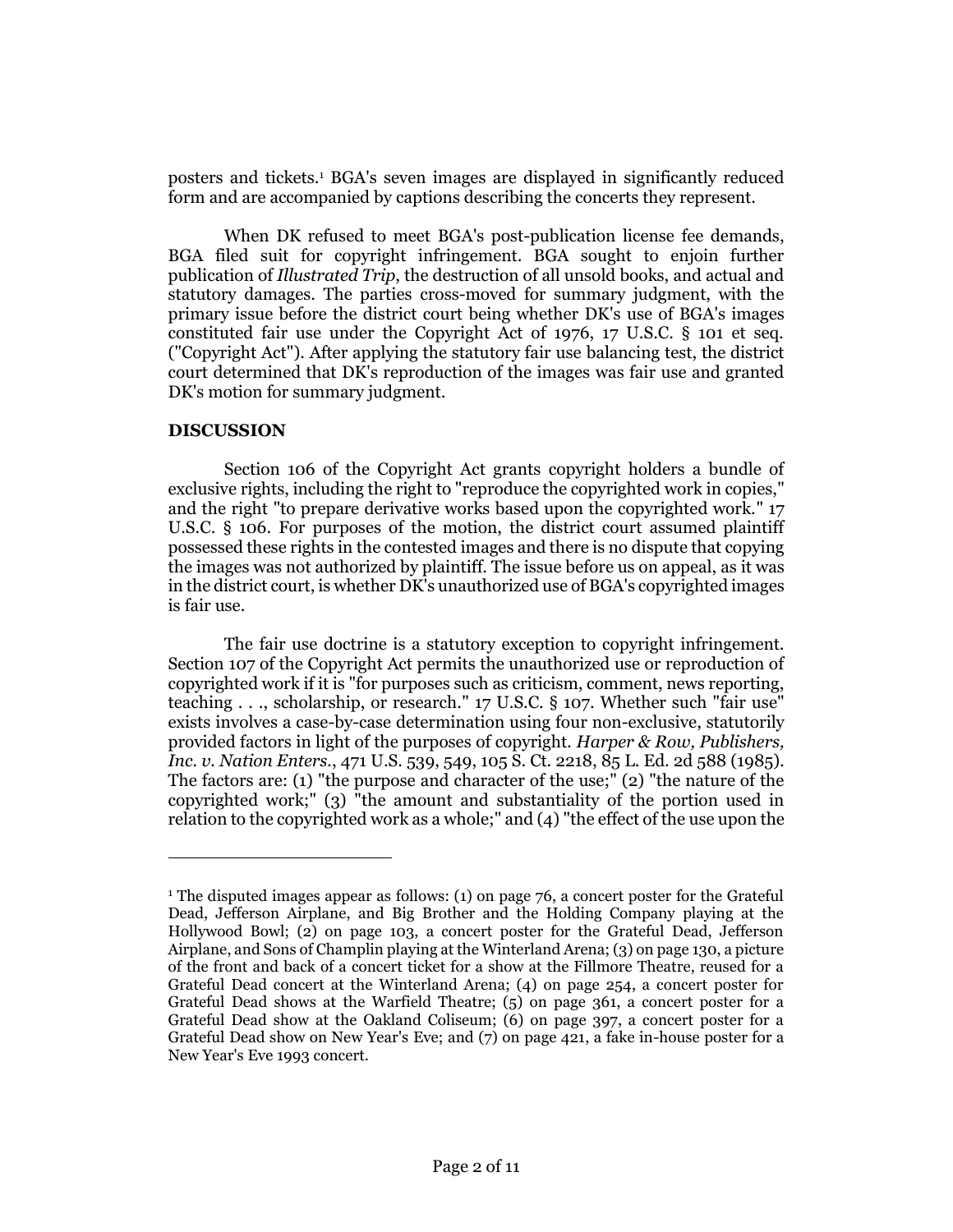potential market for or value of the copyrighted work." 17 U.S.C. § 107. "The ultimate test of fair use . . . is whether the copyright law's goal of promoting the Progress of Science and useful Arts would be better served by allowing the use than by preventing it." *Castle Rock Entm't, Inc. v. Carol Publ'g Group*, 150 F.3d 132, 141 (2d Cir. 1998) (internal citations and quotation marks omitted).

In this case, the district court concluded that the balance of fair use factors weighs in favor of DK. Although the issue of fair use is a mixed question of law and fact, the court may resolve issues of fair use at the summary judgment stage where there are no genuine issues of material fact as to such issues. *Wright v. Warner Books, Inc.*, 953 F.2d 731, 735 (2d Cir. 1991). As there are no genuine issues of material fact here, we review the district court's legal conclusions *de novo*. *New Era Publ'ns Int'l, ApS v. Carol Publ'g Group*, 904 F.2d 152, 155 (2d Cir. 1990). We agree with the district court that DK's use of the copyrighted images is protected as fair use.

# **I. Purpose and Character of Use**

 $\overline{a}$ 

We first address "the purpose and character of the use, including whether such use is of a commercial nature or is for nonprofit educational purposes." 17 U.S.C.  $\S$  107(1).<sup>2</sup> Most important to the court's analysis of the first factor is the "transformative" nature of the work. *See* Pierre N. Leval, *Toward a Fair Use Standard*, 103 Harv. L. Rev. 1105, 1111 (1990). The question is "whether the new work merely supersede[s] the objects of the original creation, or instead adds something new, with a further purpose or different character, altering the first with new expression, meaning, or message." *Campbell v. Acuff-Rose Music, Inc.* , 510 U.S. 569, 579, 114 S. Ct. 1164, 127 L. Ed. 2d 500 (1994) (internal citations and quotation marks omitted) (alteration in original).

Here, the district court determined that *Illustrated Trip* is a biographical work, and the original images are not, and therefore accorded a strong presumption in favor of DK's use. In particular, the district court concluded that DK's use of images placed in chronological order on a timeline is transformatively different from the mere expressive use of images on concert posters or tickets. Because the works are displayed to commemorate historic events, arranged in a creative fashion, and displayed in significantly reduced form, the district court held that the first fair use factor weighs heavily in favor of DK.

Appellant challenges the district court's strong presumption in favor of fair use based on the biographical nature of *Illustrated Trip*. Appellant argues that based on this purported error the district court failed to examine DK's justification

<sup>2</sup> Obviously, the use here is of a general commercial nature rather than a non-profit nature, but the inquiry is both a broader one and a narrower one than may appear at first glance as will be explained.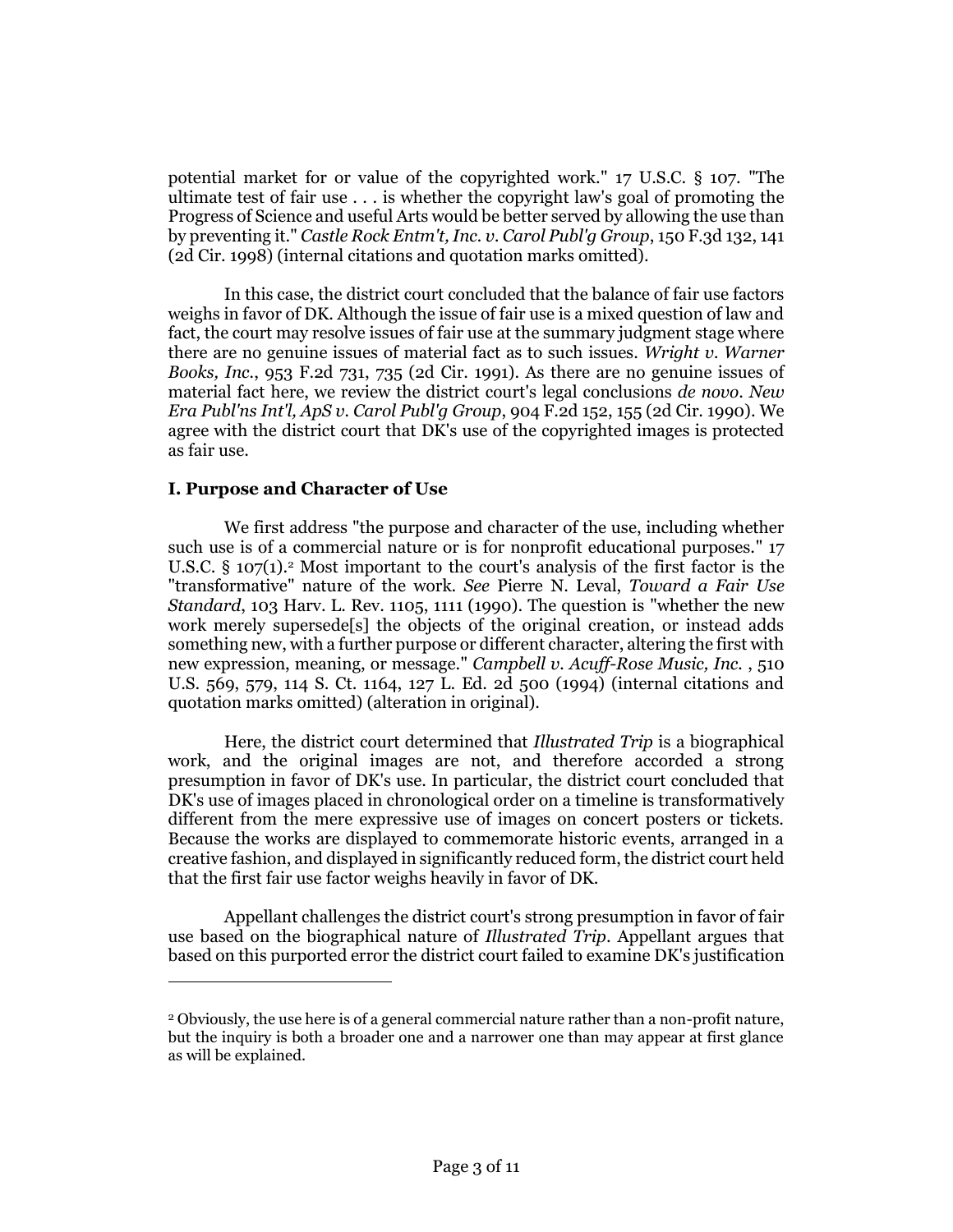for its use of each of the images. Moreover, Appellant argues that as a matter of law merely placing poster images along a timeline is not a transformative use. Appellant asserts that each reproduced image should have been accompanied by comment or criticism related to the artistic nature of the image.

We disagree with Appellant's limited interpretation of transformative use and we agree with the district court that DK's actual use of each image is transformatively different from the original expressive purpose. Preliminarily, we recognize, as the district court did, that *Illustrated Trip* is a biographical work documenting the 30-year history of the Grateful Dead. While there are no categories of presumptively fair use, *see Campbell v. Acuff-Rose Music, Inc.*, 510 U.S. at 584, courts have frequently afforded fair use protection to the use of copyrighted material in biographies, recognizing such works as forms of historic scholarship, criticism, and comment that require incorporation of original source material for optimum treatment of their subjects. *See* 17 U.S.C. § 107 (stating that fair use of a copyrighted work "for purposes such as criticism, comment . . . [or] scholarship . . . is not an infringement of copyright"); *Am. Geophysical Union v. Texaco, Inc.*, 60 F.3d 913, 932 (2d Cir. 1994) (Jacobs, J., dissenting) (noting that "[m]uch of our fair use case law has been generated by the use of quotation in biographies, a practice that fits comfortably within the[] statutory categories of uses illustrative of uses that can be fair") (internal quotation marks omitted) (alteration in original); *Salinger v. Random House, Inc.*, 811 F.2d 90, 96 (2d Cir. 1987) (holding that quotation of Salinger's letters in a biography could be considered criticism, scholarship, and research, which are among the illustrative statutory categories of fair use enumerated in 17 U.S.C. § 107). No less a recognition of biographical value is warranted in this case simply because the subject made a mark in pop culture rather than some other area of human endeavor. *See Twin Peaks Prods., Inc. v. Publ'ns Int'l, Ltd.*, 996 F.2d 1366, 1374 (2d Cir. 1993) (noting that a work that comments about "pop culture" is not removed from the scope of Section 107 simply because it is not erudite).

In the instant case, DK's purpose in using the copyrighted images at issue in its biography of the Grateful Dead is plainly different from the original purpose for which they were created. Originally, each of BGA's images fulfilled the dual purposes of artistic expression and promotion. The posters were apparently widely distributed to generate public interest in the Grateful Dead and to convey information to a large number people about the band's forthcoming concerts. In contrast, DK used each of BGA's images as historical artifacts to document and represent the actual occurrence of Grateful Dead concert events featured on *Illustrated Trip*'s timeline.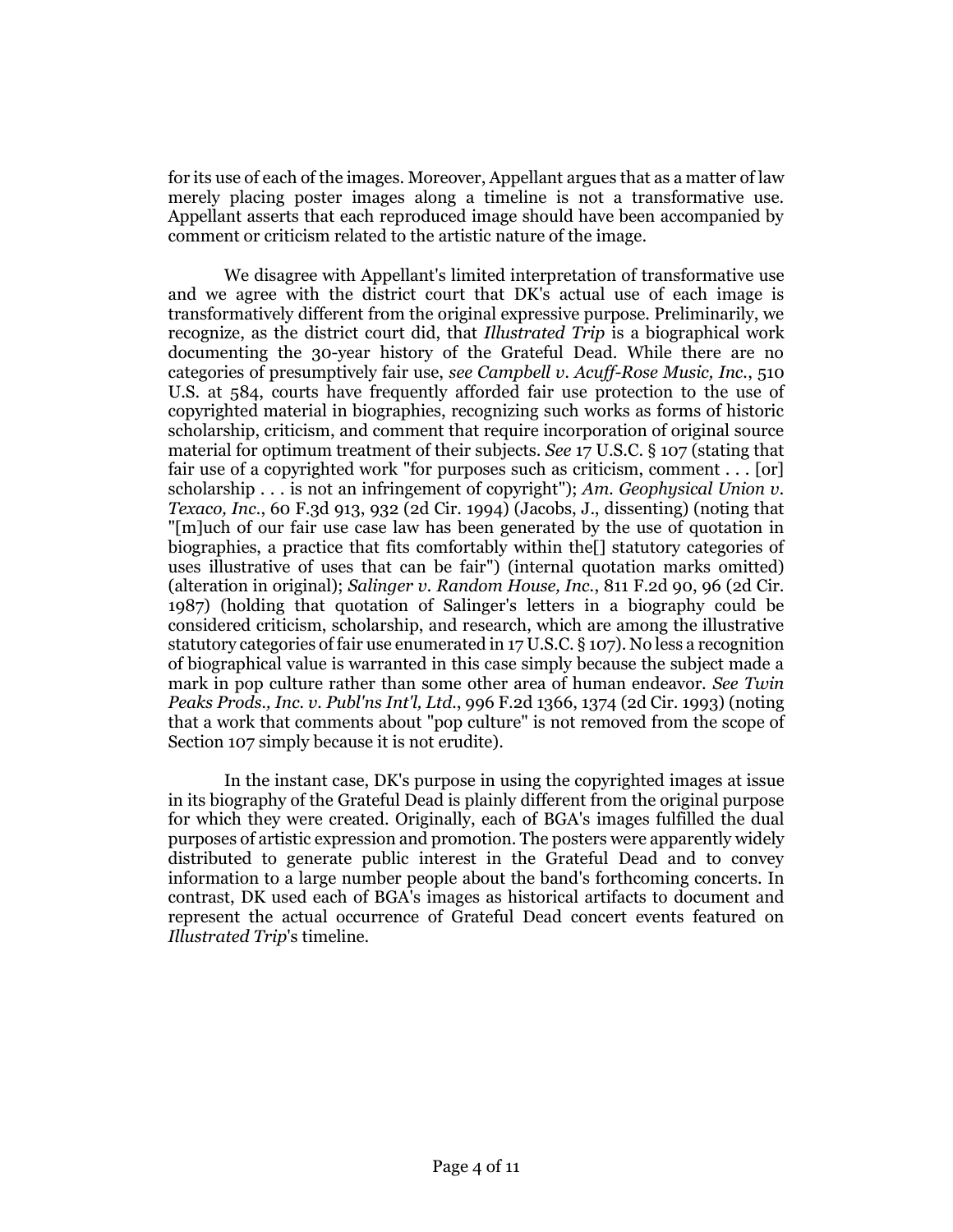In some instances, it is readily apparent that DK's image display enhances the reader's understanding of the biographical text.<sup>3</sup> In other instances, the link between image and text is less obvious; nevertheless, the images still serve as historical artifacts graphically representing the fact of significant Grateful Dead concert events selected by the *Illustrated Trip*'s author for inclusion in the book's timeline.<sup>4</sup> We conclude that both types of uses fulfill DK's transformative purpose of enhancing the biographical information in *Illustrated Trip*, a purpose separate and distinct from the original artistic and promotional purpose for which the images were created. *See Elvis Presley Enters., Inc. v. Passport Video*, 349 F.3d 622, 628-29 (9th Cir. 2003) (finding the use of television clips to be transformative

 $\overline{a}$ 

<sup>4</sup> For example, BGA claims copyright infringement of a concert poster image, reproduced on page 103 of *Illustrated Trip*, promoting a concert at the Winterland Arena. The reader is expected to view this image together with an entry on the timeline for October 24, 25, and 26, accompanying text describing the shows, and a quotation from Bill Graham to the audience on Saturday, October 25. The text describes the show as follows:

Hot Tuna, Jefferson Airplane, and Sons of Champlin play all three nights. On Saturday Stephen Stills may have played on "Turn on Your Lovelight." Sunday marks the last "Doin' that Rag." While the concert poster image does not necessarily enhance the reader's understanding of the text, it serves as a recognizable representation of the concert. It also documents concert information and provides notable historic details, such as the fact that, at this relatively early stage of its career, the Grateful Dead received second billing to Jefferson Airplane.

<sup>3</sup> For example, BGA claims copyright infringement of a concert poster image, reproduced on page 254 of *Illustrated Trip*, depicting two skeletons flanking the Warfield Theatre. The reader is expected to view this image together with the text on pages 254 and 255 under the caption, "The Warfield/Radio City Shows," and with a non-contested image on page 255, depicting two skeletons flanking the Radio City Music Hall. In this instance, the text specifically comments on the poster image, explaining:

The Dead's real 15th anniversary celebration in 1980 spanned two months, two coasts, and eventually two albums . . . . The bicoastal settings for the shows were very different--San Francisco's Warfield Theatre was an intimate house of 2,400 seats, while New York City's Radio City Music Hall was, well, Radio City--but the Dead's performances in both produced some of the most treasured moments of the band's early '80s period . . . . The [Dead's] otherwise brilliant Radio City run was marred by a bizarre dispute between the band and Radio City's management. The latter objected to promotional posters showing the inevitable skeletons flanking the venerable venue. Evidently not well versed in Grateful Dead iconography, the Radio City execs interpreted the posters as a coded message that the band thought that Radio City's days were numbered, and they slapped the band with a million-dollar lawsuit. The misunderstanding was quickly cleared up. The author uses images to enhance the reader's understanding of the statement that Radio City Music Hall executives were unfamiliar with Grateful Dead iconography by displaying nearly identical concert promotion posters for the Warfield Theatre and the Radio City Music Hall.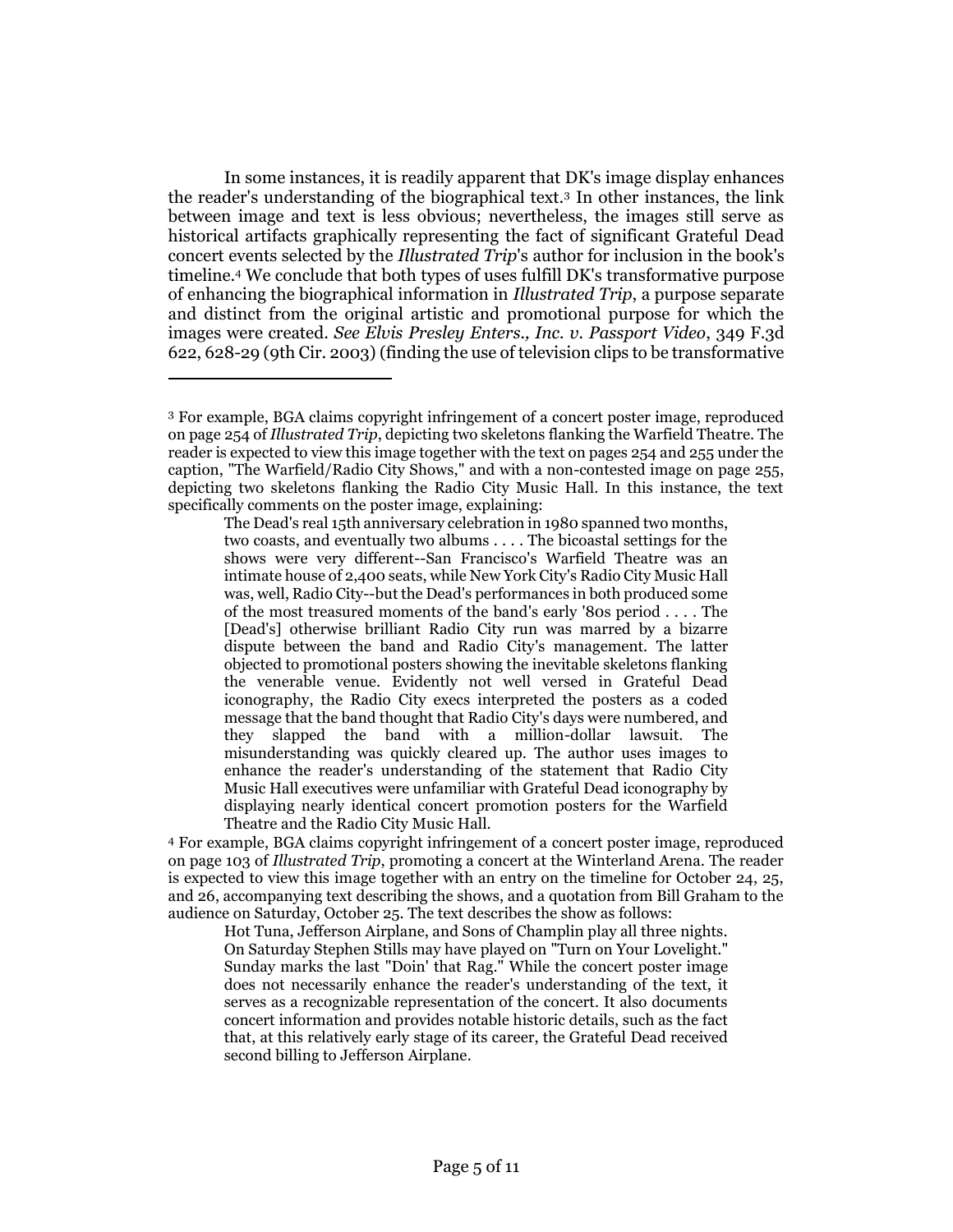where "the clips play for only a few seconds and are used for reference purposes while a narrator talks over them or interviewees explain their context in Elvis' career," but not to be transformative where the clips "play without much interruption, [and t]he purpose of showing these clips likely goes beyond merely making a reference for a biography, but instead serves the same intrinsic entertainment value that is protected by Plaintiffs' copyrights"); *see also Hofheinz v. A & E Television Networks, Inc.*, 146 F. Supp. 2d 442, 446-47 (S.D.N.Y. 2001) (ruling that unauthorized inclusion of copyrighted film clips in actor's biographical film was protected fair use because the biography "was not shown to recreate the creative expression reposing in plaintiff's [copyrighted] film, [but] for the transformative purpose of enabling the viewer to understand the actor's modest beginnings in the film business"). In sum, because DK's use of the disputed images is transformative both when accompanied by referencing commentary and when standing alone, we agree with the district court that DK was not required to discuss the artistic merits of the images to satisfy this first factor of fair use analysis.

This conclusion is strengthened by the manner in which DK displayed the images. First, DK significantly reduced the size of the reproductions. *See Kelly v. Arriba Soft Corp.*, 336 F.3d 811, 818-20 (9th Cir. 2003) (finding online search engine's use of thumbnail-sized images to be highly transformative). While the small size is sufficient to permit readers to recognize the historical significance of the posters, it is inadequate to offer more than a glimpse of their expressive value. In short, DK used the minimal image size necessary to accomplish its transformative purpose.

Second, DK minimized the expressive value of the reproduced images by combining them with a prominent timeline, textual material, and original graphical artwork, to create a collage of text and images on each page of the book. To further this collage effect, the images are displayed at angles and the original graphical artwork is designed to blend with the images and text. Overall, DK's layout ensures that the images at issue are employed only to enrich the presentation of the cultural history of the Grateful Dead, not to exploit copyrighted artwork for commercial gain. *See Hofheinz*, 146 F. Supp. at 446.

Third, BGA's images constitute an inconsequential portion of *Illustrated Trip*. The extent to which unlicensed material is used in the challenged work can be a factor in determining whether a biographer's use of original materials has been sufficiently transformative to constitute fair use. *See Craft v. Kobler*, 667 F. Supp. 120, 129 (S.D.N.Y. 1987) (Leval, J.) (finding biography of Stravinsky to be unfair in part because the takings were numerous and were the "liveliest and most entertaining part of the biography"). Although our circuit has counseled against considering the percentage the allegedly infringing work comprises of the copyrighted work in conducting *third-factor* fair use analysis, *see NXIVM Corp. v. Ross Inst.*, 364 F.3d 471, 480 (2d Cir. 2004), several courts have done so, *see*, *e.g.*, *Harper*, 471 U.S. at 565-66 (finding the fact that quotes from President Ford's unpublished memoirs played a central role in the allegedly infringing magazine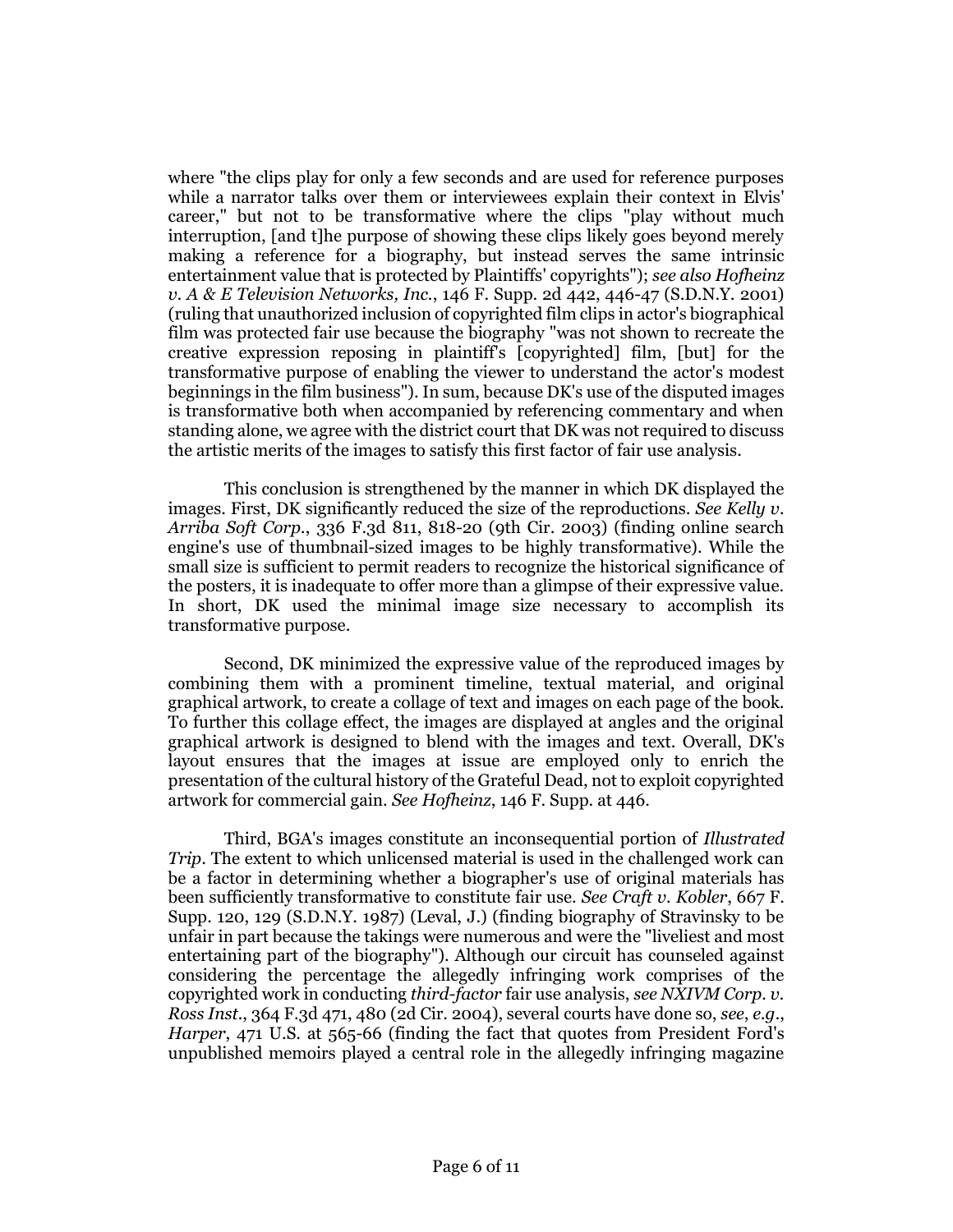article, constituting 13% of that article, weighed against a finding of fair use); *Salinger*, 811 F.2d at 98-99 (finding the fact that letters are quoted or paraphrased on approximately 40% of the book's 192 pages weighs against fair use). We find this inquiry more relevant in the context of *first-factor* fair use analysis.

In the instant case, the book is 480 pages long, while the BGA images appear on only seven pages. Although the original posters range in size from 13" x 19" to more than 19" x 27", the largest reproduction of a BGA image in *Illustrated Trip* is less than 3" x 4", less than 1/20 the size of the original. And no BGA image takes up more than one-eighth of a page in a book or is given more prominence than any other image on the page. In total, the images account for less than onefifth of one percent of the book. This stands in stark contrast to the wholesale takings in cases such as those described above, and we are aware of no case where such an insignificant taking was found to be an unfair use of original materials.

Finally, as to this first factor, we briefly address the commercial nature of *Illustrated Trip*. *See Harper*, 471 U.S. at 562 (stating that the fact that the purpose of a new use is commercial weighs against finding fair use). Even though *Illustrated Trip* is a commercial venture, we recognize that "nearly all of the illustrative uses listed in the preamble paragraph of  $\S$  107... are generally conducted for profit . . . ." *Campbell*, 510 U.S. at 584 (internal quotation marks omitted). Moreover, "[t]he crux of the profit/nonprofit distinction is not whether the sole motive of the use is monetary gain but whether the user stands to profit from exploitation of the copyrighted material without paying the customary price." *Harper*, 471 U.S. at 562. Here, *Illustrated Trip* does not exploit the use of BGA's images as such for commercial gain. Significantly, DK has not used any of BGA's images in its commercial advertising or in any other way to promote the sale of the book. *Illustrated Trip* merely uses pictures and text to describe the life of the Grateful Dead. By design, the use of BGA's images is incidental to the commercial biographical value of the book.

Accordingly, we conclude that the first fair use factor weighs in favor of DK because DK's use of BGA's images is transformatively different from the images' original expressive purpose and DK does not seek to exploit the images' expressive value for commercial gain.

# **II. Nature of the Copyrighted Work**

The second factor in a fair use determination is "the nature of the copyrighted work."  $17 \text{ U.S.C.}$  §  $107(2)$ . To resolve this inquiry the court considers "the protection of the reasonable expectations of one who engages in the kinds of creation/authorship that the copyright seeks to encourage." Leval, *supra*, at 1122. "[C]reative expression for public dissemination falls within the core of the copyright's protective purposes." *Campbell*, 510 U.S. at 586.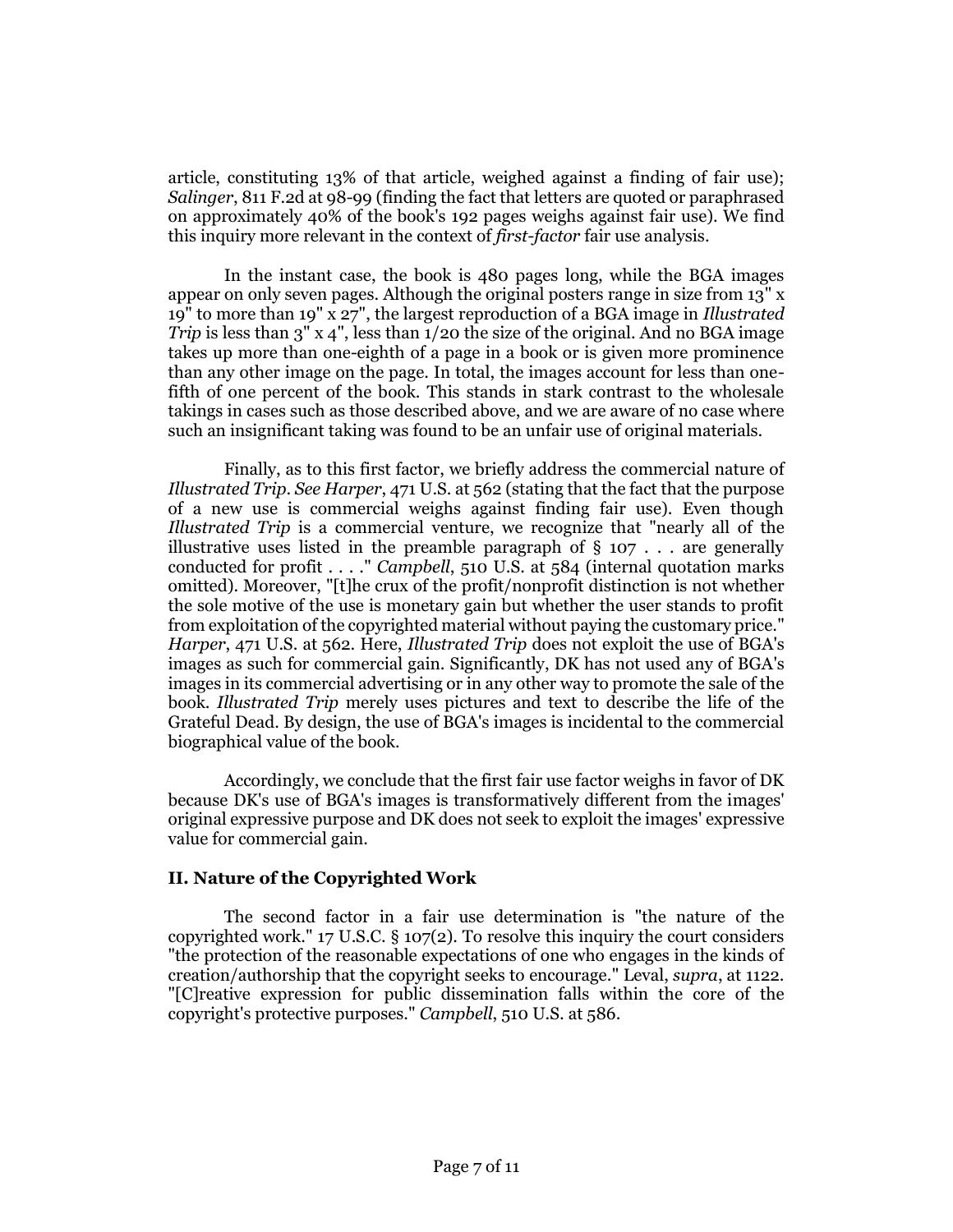The district court determined that the second factor weighs against DK because the images are creative artworks, which are traditionally the core of intended copyright protection. Nevertheless, the court limited the weight it placed on this factor because the posters have been published extensively. Appellant agrees that the district court properly weighed the second factor against DK, although it questions the lesser protection given to published works. Appellees counter that because the images are mixed factual and creative works and have been long and extensively published, the second factor tilts toward fair use.

We agree with the district court that the creative nature of artistic images typically weighs in favor of the copyright holder. We recognize, however, that the second factor may be of limited usefulness where the creative work of art is being used for a transformative purpose. *See Campbell*, 510 U.S. at 586 (stating that the second factor is not "likely to help much in separating the fair use sheep from the infringing goats" in cases involving transformative copying of "publicly known, expressive works"). This is not a case such as *Ringgold v. Black Entertainment TV*, 126 F.3d 70 (2d Cir. 1997), in which we held that the creative work was being used for the same decorative purpose as the original. Here, we conclude that DK is using BGA's images for the transformative purpose of enhancing the biographical information provided in *Illustrated Trip*. Accordingly, we hold that even though BGA's images are creative works, which are a core concern of copyright protection, the second factor has limited weight in our analysis because the purpose of DK's use was to emphasize the images' historical rather than creative value.

# **III. Amount and Substantiality of the Portion Used**

The third fair use factor asks the court to examine "the amount and substantiality of the portion used in relation to the copyrighted work as a whole." 17 U.S.C. § 107(3). We review this factor with reference to the copyrighted work, not the infringing work. *New Era*, 904 F.2d at 159. The court must examine the quantitative and qualitative aspects of the portion of the copyrighted material taken. *Campbell*, 510 U.S. at 586.

The district court determined that even though the images are reproduced in their entirety, the third fair use factor weighs in favor of DK because the images are displayed in reduced size and scattered among many other images and texts. In faulting this conclusion, Appellant contends that the amount used is substantial because the images are copied in their entirety. Neither our court nor any of our sister circuits has ever ruled that the copying of an entire work *favors* fair use. At the same time, however, courts have concluded that such copying does not necessarily weigh against fair use because copying the entirety of a work is sometimes necessary to make a fair use of the image. *See Kelly*, 336 F.3d at 821 (concluding that images used for a search engine database are necessarily copied in their entirety for the purpose of recognition); *Nunez v. Caribbean Int'l News Corp.*, 235 F.3d 18, 24 (1st Cir. 2000) (concluding that to copy any less than the entire image would have made the picture useless to the story). Adopting this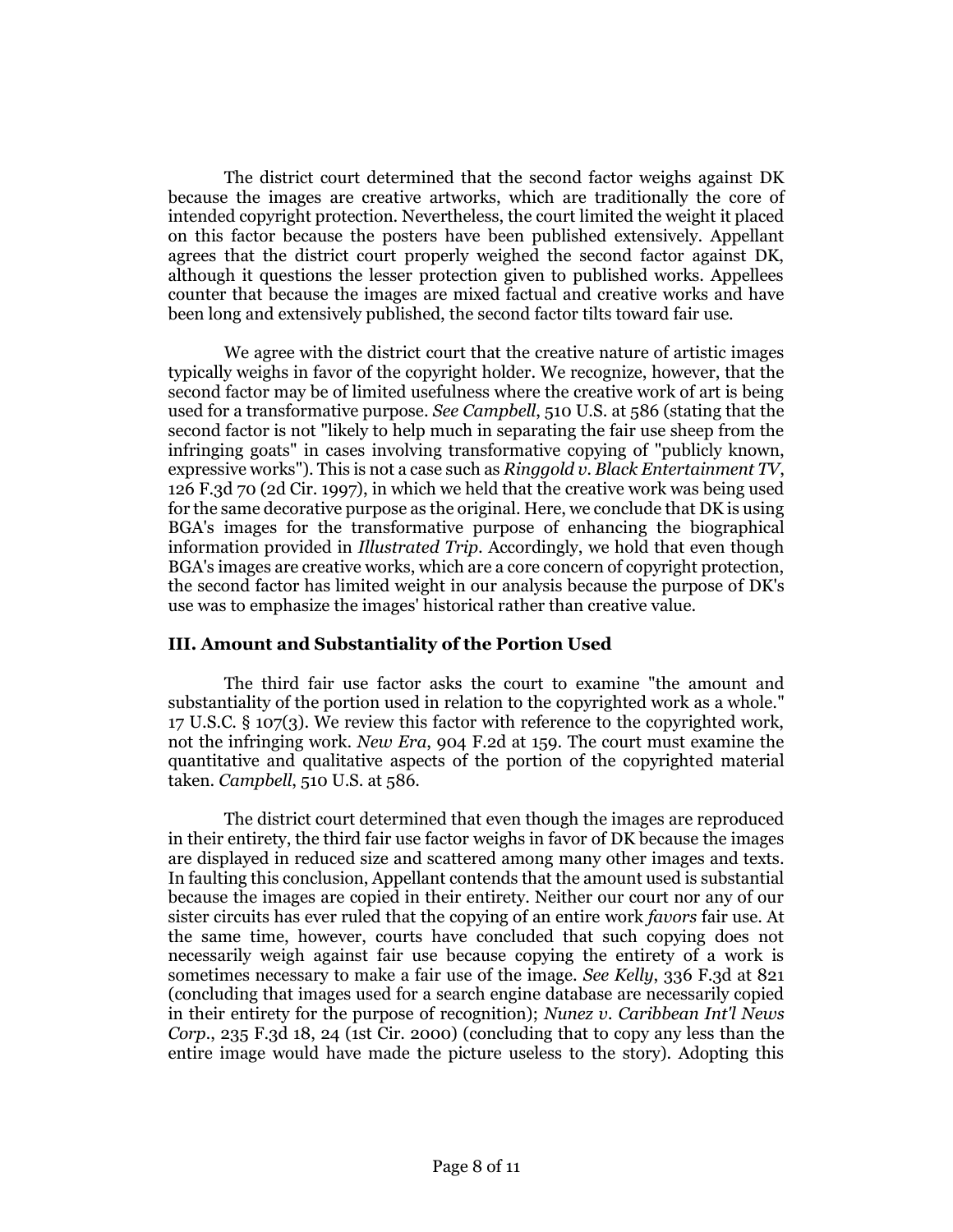reasoning, we conclude that the third-factor inquiry must take into account that the "the extent of permissible copying varies with the purpose and character of the use." *Campbell*, 510 U.S. at 586-87.

Here, DK used BGA's images because the posters and tickets were historical artifacts that could document Grateful Dead concert events and provide a visual context for the accompanying text. To accomplish this use, DK displayed reduced versions of the original images and intermingled these visuals with text and original graphic art. As a consequence, even though the copyrighted images are copied in their entirety, the visual impact of their artistic expression is significantly limited because of their reduced size. *See Kelly*, 336 F.3d at 821 (concluding that thumbnails are not a substitute for full-size images). We conclude that such use by DK is tailored to further its transformative purpose because DK's reduced size reproductions of BGA's images in their entirety displayed the minimal image size and quality necessary to ensure the reader's recognition of the images as historical artifacts of Grateful Dead concert events. Accordingly, the third fair use factor does not weigh against fair use.

#### **IV. Effect of the Use upon the Market for or Value of the Original**

The fourth factor is "the effect of the use upon the potential market for or value of the copyrighted work." 17 U.S.C. § 107(4). The court looks to not only the market harm caused by the particular infringement, but also to whether, if the challenged use becomes widespread, it will adversely affect the potential market for the copyrighted work. *Harper*, 471 U.S. at 568. This analysis requires a balancing of "the benefit the public will derive if the use is permitted and the personal gain the copyright owner will receive if the use is denied." *MCA, Inc. v. Wilson*, 677 F.2d 180, 183 (2d Cir. 1981).

In the instant case, the parties agree that DK's use of the images did not impact BGA's primary market for the sale of the poster images. Instead, we look to whether DK's unauthorized use usurps BGA's potential to develop a derivative market. Appellant argues that DK interfered with the market for licensing its images for use in books. Appellant contends that there is an established market for licensing its images and it suffered both the loss of royalty revenue directly from DK and the opportunity to obtain royalties from others.

"It is indisputable that, as a general matter, a copyright holder is entitled to demand a royalty for licensing others to use its copyrighted work, and that the impact on potential licensing revenues is a proper subject for consideration in assessing the fourth factor." *Texaco*, 60 F.3d at 929 (citations omitted). We have noted, however, that "were a court automatically to conclude in every case that potential licensing revenues were impermissibly impaired simply because the secondary user did not pay a fee for the right to engage in the use, the fourth fair use factor would *always* favor the copyright holder." *Id.* at 930 n.17 (emphasis added); *see Princeton Univ. Press v. Mich. Document Servs.*, 99 F.3d 1381, 1387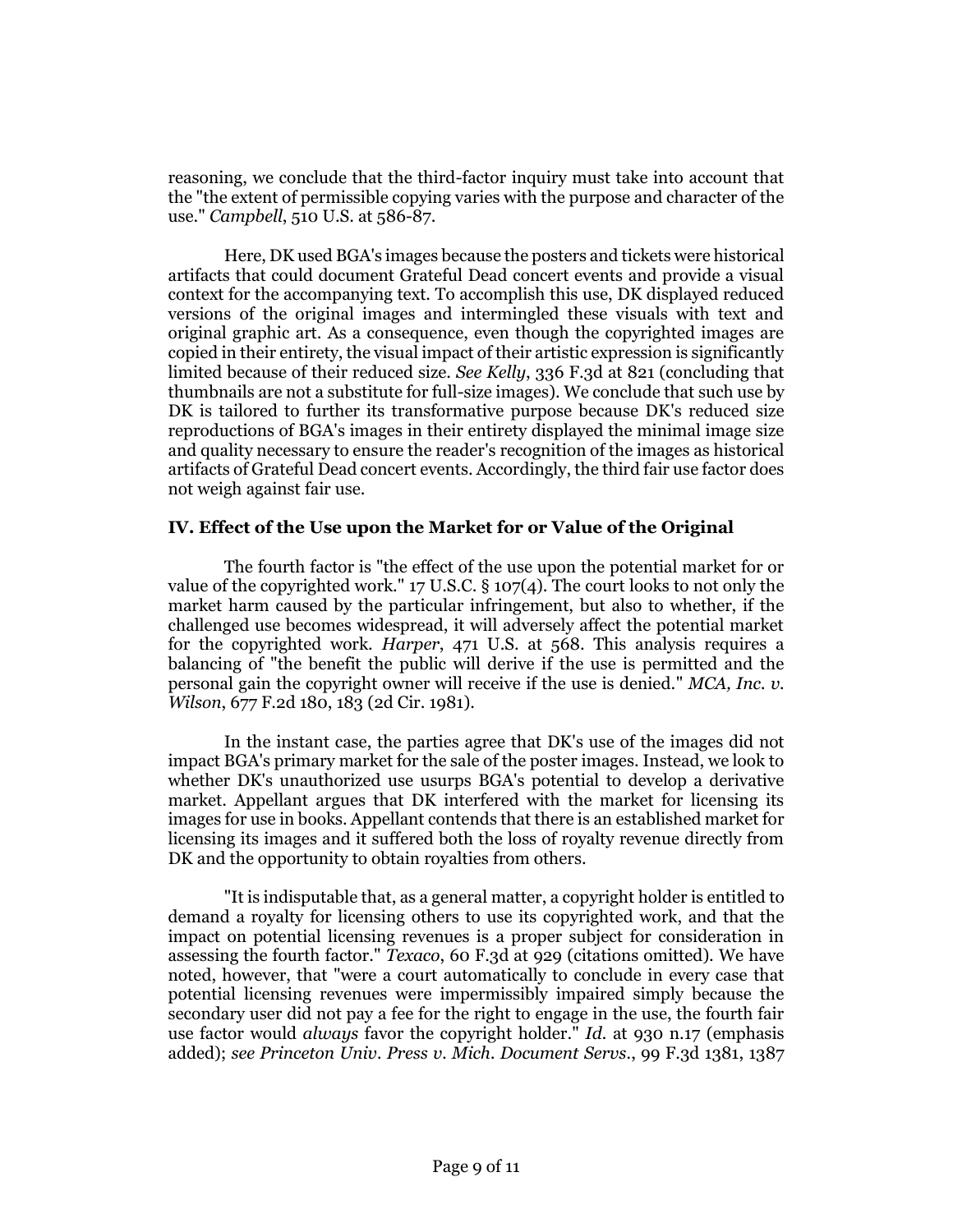(6th Cir. 1996) (stating that a copyright holder must have a right to copyright revenues before finding that a failure to pay a license fee equals market harm); Leval, *supra*, at 1124 (stating that "[b]y definition every fair use involves some loss of royalty revenue because the secondary user has not paid royalties"); 4 Melville B. Nimmer & David Nimmer, *Nimmer on Copyright* § 13.05[A][4] (2005) (stating that "it is a given in every fair use case that plaintiff suffers a loss of a potential market if that potential is defined as the theoretical market for licensing the very use at bar"). Accordingly, we do not find a harm to BGA's license market merely because DK did not pay a fee for BGA's copyrighted images.

Instead, we look at the impact on potential licensing revenues for "traditional, reasonable, or likely to be developed markets." *Texaco*, 60 F.3d at 930. In order to establish a traditional license market, Appellant points to the fees paid to other copyright owners for the reproduction of their images in *Illustrated Trip*. Moreover, Appellant asserts that it established a market for licensing its images, and in this case expressed a willingness to license images to DK. Neither of these arguments shows impairment to a traditional, as opposed to a transformative market.<sup>5</sup> *See* Leval, *supra*, at 1125 (explaining that "[t]he fourth factor disfavors a finding of fair use only when the market is impaired because the . . . material serves the consumer as a substitute, or, . . . supersedes the use of the original") (internal quotation marks omitted).

Here, unlike in *Texaco*, we hold that DK's use of BGA's images is transformatively different from their original expressive purpose.<sup>6</sup> In a case such as this, a copyright holder cannot prevent others from entering fair use markets merely "by developing or licensing a market for parody, news reporting, educational or other transformative uses of its own creative work." *Castle Rock*,

 $\overline{a}$ 

<sup>5</sup> To the contrary, had the book been commercially successful--which it was not--it might have garnered interest in the original images in full size because the reduced images have such minimal expressive impact. An afficionado might seek more than a "peek."

<sup>6</sup> Texaco may also be distinguished because in that case we found that scientific researchers' copying of scientific journal articles caused those journals to lose license revenues, because the researchers were looking to their own copies of the articles rather than downloading them from online databases such as Lexis, which paid the journals a license fee. *See* 60 F.3d at 929-32. In other words, *Texaco* involved direct evidence that the allegedly infringing use would cause the owner to lose license revenues derived from a substantially similar use.

Here, in contrast, BGA's direct evidence of its license revenues involves a use that is markedly different from the use by DK. The licenses BGA sold to other publishers were for substantially less transformative uses of its posters: full-page, prominently displayed reproductions of BGA's images, with little discussion of the images or their historical context, much less any compilation of other related works into a coherent whole. Indeed, one of the images BGA points to was used as the cover of a book. DK's use of BGA's images is markedly more original than the other uses that BGA has licensed and BGA thus has not shown direct evidence of significant lost license revenue from the uses at issue here.